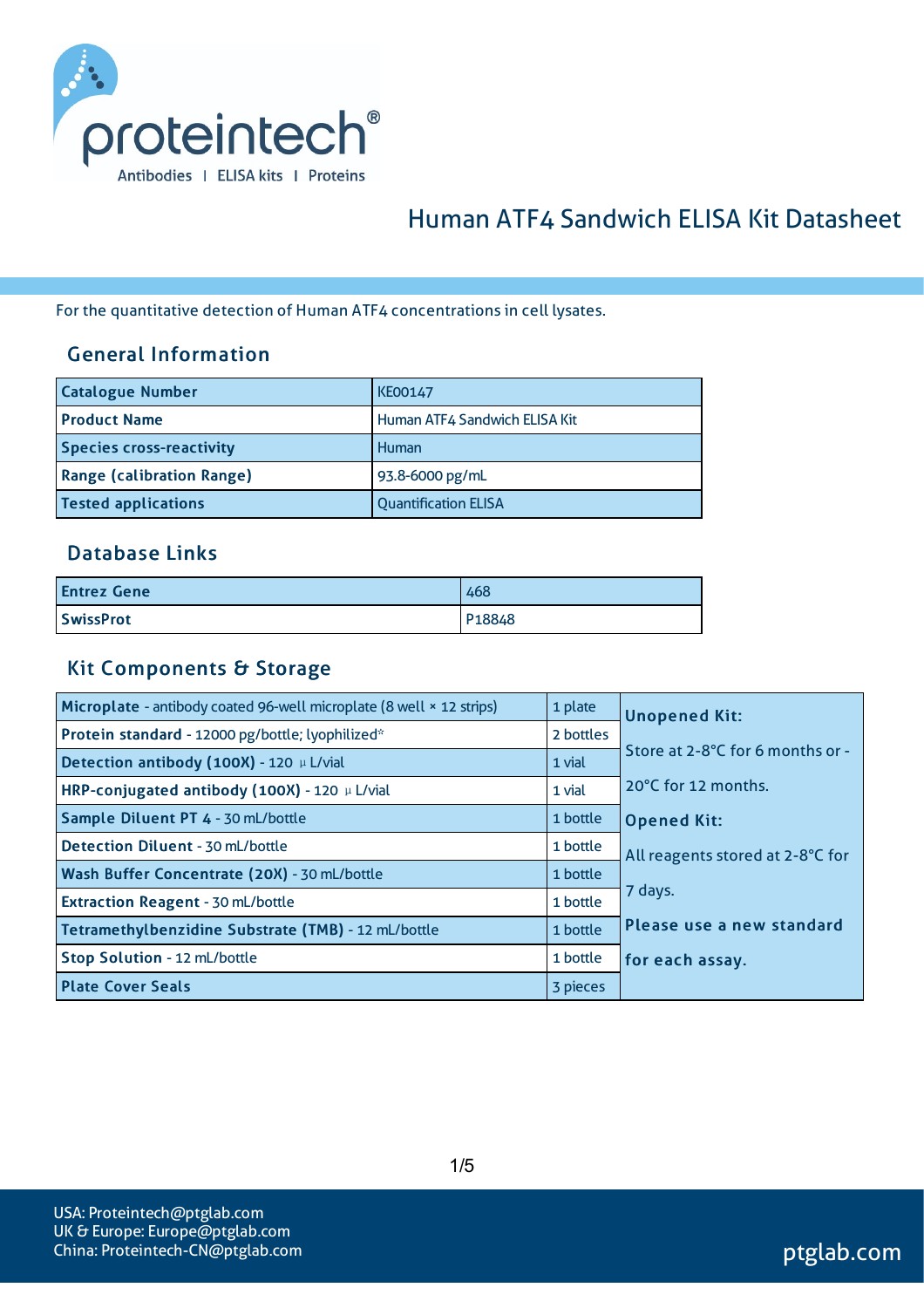#### NB: Do not use the kit after the expiration date.

Sample Diluent PT 4 is for protein standard and samples.

Detection Diluent is for Detection antibody and HRP-conjugated antibody.

\*Add 2 mL Sample Diluent PT 4 in protein standard. Thisreconstitution gives a stock solution of 6000 pg/mL.



#### Product Description

KE00147 is a solid phase sandwich Enzyme Linked-Immuno-Sorbent Assay (Sandwich ELISA). The ATF4 ELISA kit isto be used to detect and quantify protein levels of endogenous ATF4. The assay recognizes human ATF4. An antibody specific for ATF4 has been pre-coated onto the microwells. The ATF4 protein in samples is captured by the coated antibody after incubation. Following extensive washing, another antibody specific for ATF4 is added to detect the captured ATF4 protein. Forsignal development, horseradish peroxidase (HRP)-conjugated antibody is added, followed by Tetramethyl-benzidine (TMB) reagent. Solution containing sulfuric acid is used to stop color development and the color intensitywhich is proportional to the quantity of bound protein is measurable at 450 nm with the correction wavelength set at 630 nm.

#### Background

ATF4 is a transcription factor, that accumulates predominantly in osteoblasts, where it regulates terminal osteoblast differentiation and bone formation[PMID: 19016586]. As a basic leucine-zipper (bZip) transcription factor, ATF4 can regulate amino acid metabolism, cellular redox state, and anti-stress responses. It also regulates age-related and diet-induced obesity and glucose homeostasisin mammals, and has conserved metabolic functionsin flies[PMID: 19726872]. Due to itslocation at chromosome 22q13, a region linked to schizophrenia, ATF4 is considered as a positional candidate gene forschizophrenia[PMID: 18163433]. Otherwise, since ATF4 isinduced by tumour microenvironmental factors, and regulates processesrelevant to cancer progression, it might serve as a potential therapeutic target in cancer.

#### Sample Preparation

The cell lysates samples may require proper dilution to fall within the range of the assay. A range of dilutions like 1:4, 1:8 is

USA: Proteintech@ptglab.com UK & Europe: Europe@ptglab.com China: Proteintech-CN@ptglab.com and ptglab.com ptglab.com ptglab.com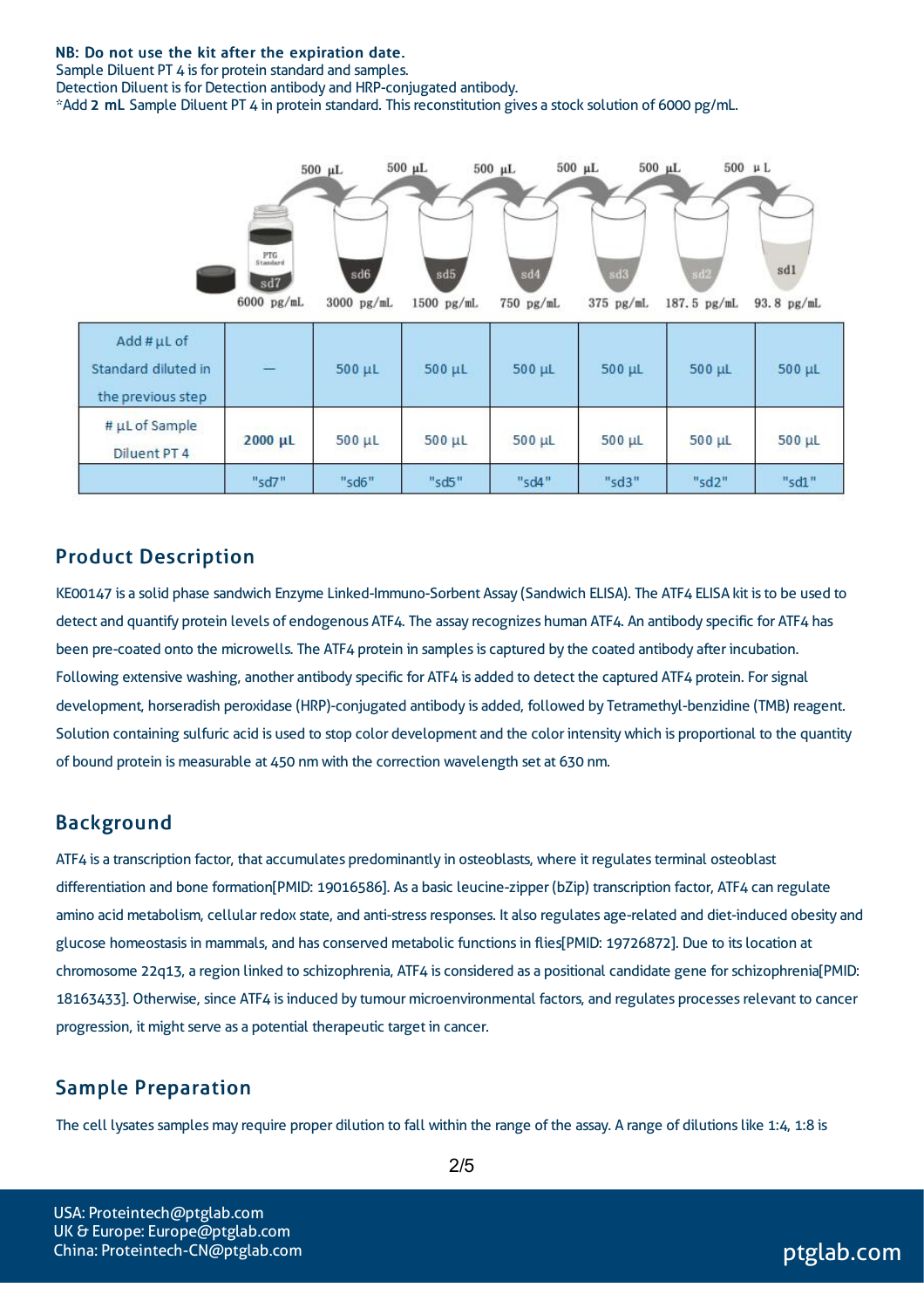#### Safety Notes

This product is sold for lab research and development use ONLY and not for use in humans or animals. Avoid any skin and eye contact with Stop Solution and TMB. In case of contact, wash thoroughly with water.

#### Assay Procedure Summary

| <b>Step</b> | Reagent                                                                                          | Volume        | <b>Incubation</b> | Wash        | <b>Notes</b>                 |
|-------------|--------------------------------------------------------------------------------------------------|---------------|-------------------|-------------|------------------------------|
|             | <b>Standard and Samples</b>                                                                      | $100$ $\mu$   | 120 min           | 4 times     | Cover Wells incubate at 37°C |
| 2           | <b>Diluent Antibody Solution</b>                                                                 | $100 \mu L$   | $60 \text{ min}$  | 4 times     | Cover Wells incubate at 37°C |
|             | <b>Diluent HRP Solution</b>                                                                      | $100$ $\mu$ L | 40 min            | 4 times     | Cover Wells incubate at 37°C |
| 4           | <b>TMB Substrate</b>                                                                             | $100$ $\mu$   | 15-20 min         | Do not wash | Incubate in the dark at 37°C |
|             | <b>Stop Solution</b>                                                                             | $100$ $\mu$   | 0 min             | Do not wash | $\overline{\phantom{a}}$     |
| 6           | Read plate at 450 nm and 630 nm immediately after adding Stop solution. DO NOT exceed 5 minutes. |               |                   |             |                              |

#### Example data

These standard curves are provided for demonstration only. A standard curve should be generated for each set of samples assayed.



| (pg/mL)  | O.D            | <b>Average</b> | <b>Corrected</b> |
|----------|----------------|----------------|------------------|
| $\Omega$ | 0.087<br>0.087 | 0.087          |                  |
| 93.8     | 0.111<br>0.109 | 0.110          | 0.023            |
| 187.5    | 0.145<br>0.146 | 0.146          | 0.059            |
| 375      | 0.216<br>0.217 | 0.217          | 0.130            |
| 750      | 0.371<br>0.378 | 0.375          | 0.288            |
| 1500     | 0.730<br>0.699 | 0.715          | 0.628            |
| 3000     | 1.268<br>1.265 | 1.267          | 1.180            |
| 6000     | 2.097<br>2.120 | 2.109          | 2.022            |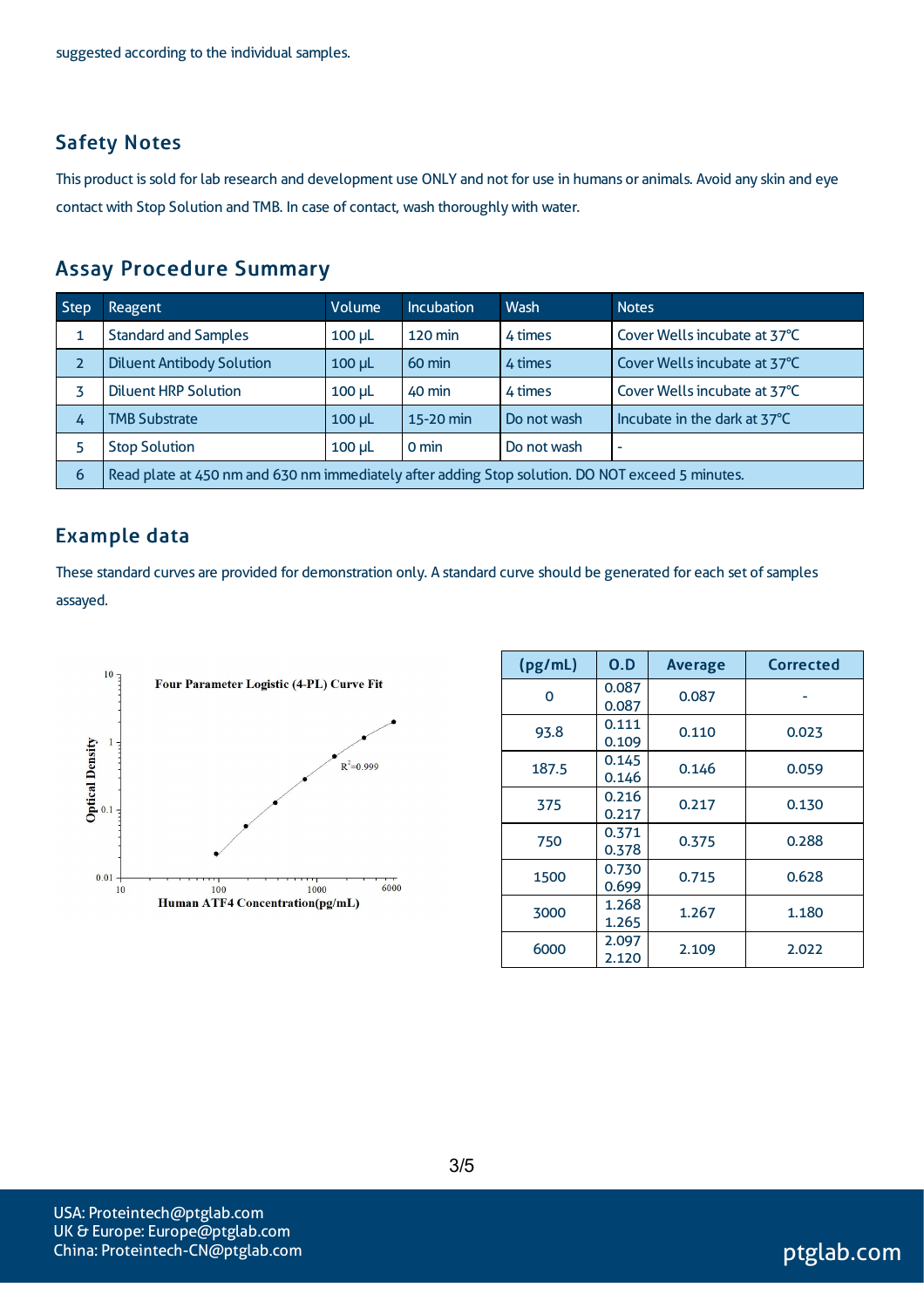# Precision

Intra-assay Precision (Precision within an assay) Three samples of known concentration were tested 20 times on one plate to assessintra-assay precision.

Inter-assay Precision (Precision between assays) Three samples of known concentration were tested in 24 separate assaysto assessinter-assay precision.

| <b>Intra-assay Precision</b> |    |              |           | <b>Inter-assay Precision</b> |  |        |    |              |           |        |
|------------------------------|----|--------------|-----------|------------------------------|--|--------|----|--------------|-----------|--------|
| Sample                       | n. | Mean (pg/mL) | <b>SD</b> | CV%                          |  | Sample | n. | Mean (pg/mL) | <b>SD</b> | $CV\%$ |
|                              | 20 | 279.9        | 18.0      | 6.4                          |  |        | 24 | 290.2        | 24.1      | 8.3    |
|                              | 20 | 878.4        | 44.9      | 5.1                          |  |        | 24 | 883.5        | 56.3      | 6.4    |
|                              | 20 | 3,600.8      | 170.7     | 4.7                          |  |        | 24 | 3,553.9      | 139.6     | 3.9    |

### Recovery

The recovery of ATF4 spiked to three different levels in four samples throughout the range of the assay in Cell lysates was evaluated.

| Sample Type  |     | Average% of Expected | Range (%) |
|--------------|-----|----------------------|-----------|
|              | 1:4 | 90                   | 76-113    |
| Cell lysates | 1:8 | 103                  | 70-107    |

# Sample Values

HepG2 cells were cultured in DMEM supplemented with 10% fetal bonive serum, 100 U/mL penicillin, and 100 μg/mL streptomycin sulfa Cells were cultured unstimulated or stimulated with 1 µ M Thapsigarin for 5h. Aliquots of the cell culture supernates were removed. Cellswere lysed and measured the total protein, assayed for human ATF4.

| HepG2 cell lysates (3.5 $\times$ 10 <sup>7</sup> cells/mL) | ATF4 Concentration (pg/mL) | Total protein (mg/mL) |
|------------------------------------------------------------|----------------------------|-----------------------|
| unstimulated                                               | 740                        |                       |
| $\vert \vert \vert$ µ M TG stimulated for 5h               | 15,731                     |                       |

# Sensitivity

The minimum detectable dose of human ATF4 is 77.8 pg/mL. This was determined by adding two standard deviations to the concentration corresponding to the mean O.D. of 20 zero standard replicates.